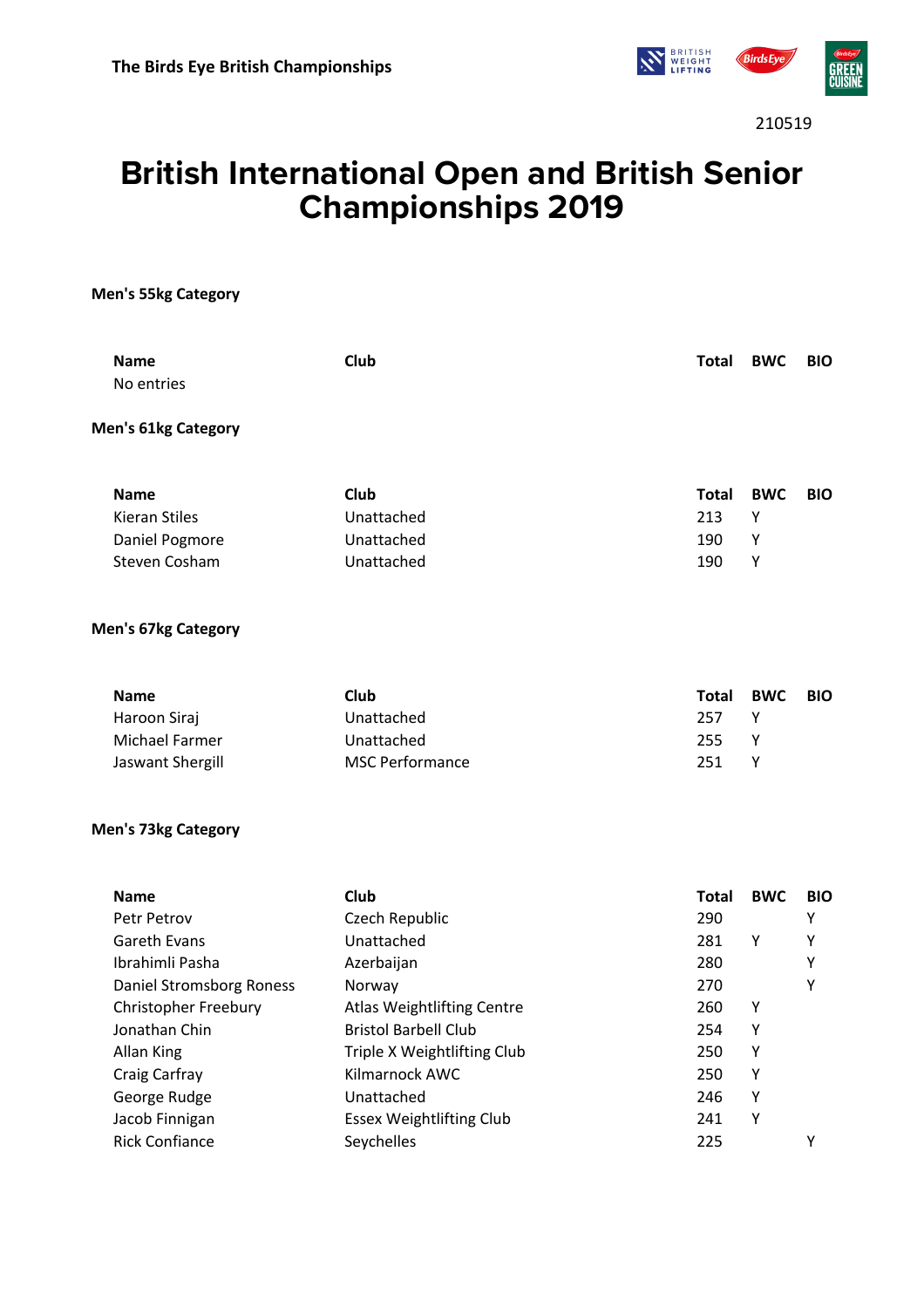**NATIONAL BRITISH BirdsEye** 

#### **Men's 81kg Category**

| <b>Name</b>             | Club                          | <b>Total</b> | <b>BWC</b> | <b>BIO</b> |
|-------------------------|-------------------------------|--------------|------------|------------|
| Nurlybek Samenov        | Kazakhstan                    | 340          |            | Υ          |
| Denis Ulanov            | Kazakhstan                    | 340          |            | Υ          |
| Jack Oliver             | Wisdom 4 Weightlifting        | 322          | Υ          | Υ          |
| Sean Brown              | Republic of Ireland           | 310          |            | Υ          |
| Chris Murray            | Locker 27                     | 304          | Υ          | Υ          |
| Dale Cree               | Kilmarnock AWC                | 276          | Υ          |            |
| Harry Reynolds          | CrossFit Iron Duke            | 274          | Υ          |            |
| Haydn Crook             | <b>Adlington Barbell Club</b> | 273          | Υ          |            |
| Murtaza Nadeem          | Hallam Barbell                | 272          | Υ          |            |
| Michael Hunnisett       | <b>Oaklands Weightlifters</b> | 270          | Υ          |            |
| <b>Christopher Russ</b> | <b>Oxford PowerSports</b>     | 267          | γ          |            |

#### **Men's 89kg Category**

| <b>Name</b>                  | <b>Club</b>                              | <b>Total</b> | <b>BWC</b> | <b>BIO</b> |
|------------------------------|------------------------------------------|--------------|------------|------------|
| Jack Dobson                  | Leeds City Weightlifting Team            | 305          | Υ          |            |
| Guy Michel Ngongang Tchiussi | <b>Atlas Weightlifting Centre</b>        | 305          | Y          |            |
| Khrystopher Speed            | London Olympic Weightlifting Academy     | 296          | Υ          |            |
| Murtaza Nadeem               | Hallam Barbell                           | 288          | Υ          |            |
| Radoslaw Wroblewski          | Forth Valley Weightlifting Club          | 282          | Υ          |            |
| <b>Greg Stumbles</b>         | Unattached                               | 280          | Υ          |            |
| Daniel Siegel                | Cardiff Metropolitan University          | 276          | Y          |            |
|                              | Loughborough University Powerlifting and |              |            |            |
| <b>Edward Smale</b>          | Weightlifting                            | 274          | ٧          |            |

#### **Men's 96kg Category**

| <b>Name</b>                | Club                              | Total | <b>BWC</b> | <b>BIO</b> |
|----------------------------|-----------------------------------|-------|------------|------------|
| Zygimantas Stanulis        | Lithuania                         | 360   |            | Υ          |
| Kyryl Pyrohov              | Ukraine                           | 350   |            | Υ          |
| Edmon Avetisyan            | <b>Bristol Barbell Club</b>       | 342   | Υ          | Υ          |
| Christopher Forrester Osei | Ghana                             | 340   | Υ          | Υ          |
| Ilya Ilyin                 | Kazakhstan                        | 340   |            | Υ          |
| Liem Bui-Le                | Mem's Weightlifting               | 290   | Υ          |            |
| Filip Taylor               | <b>SYNERGI Weightlifting Club</b> | 290   | Υ          |            |
| Joshua Parry               | <b>SA1 OLYMPIC LIFTING</b>        | 288   | Υ          |            |
| <b>Stephen Forbes</b>      | <b>Belfast Barbell Club</b>       | 285   | Υ          |            |
| Giuseppe Aschettino        | GoLift                            | 278   | Υ          |            |
| Ramsey Kechacha            | Europa WLC                        | 274   | Υ          |            |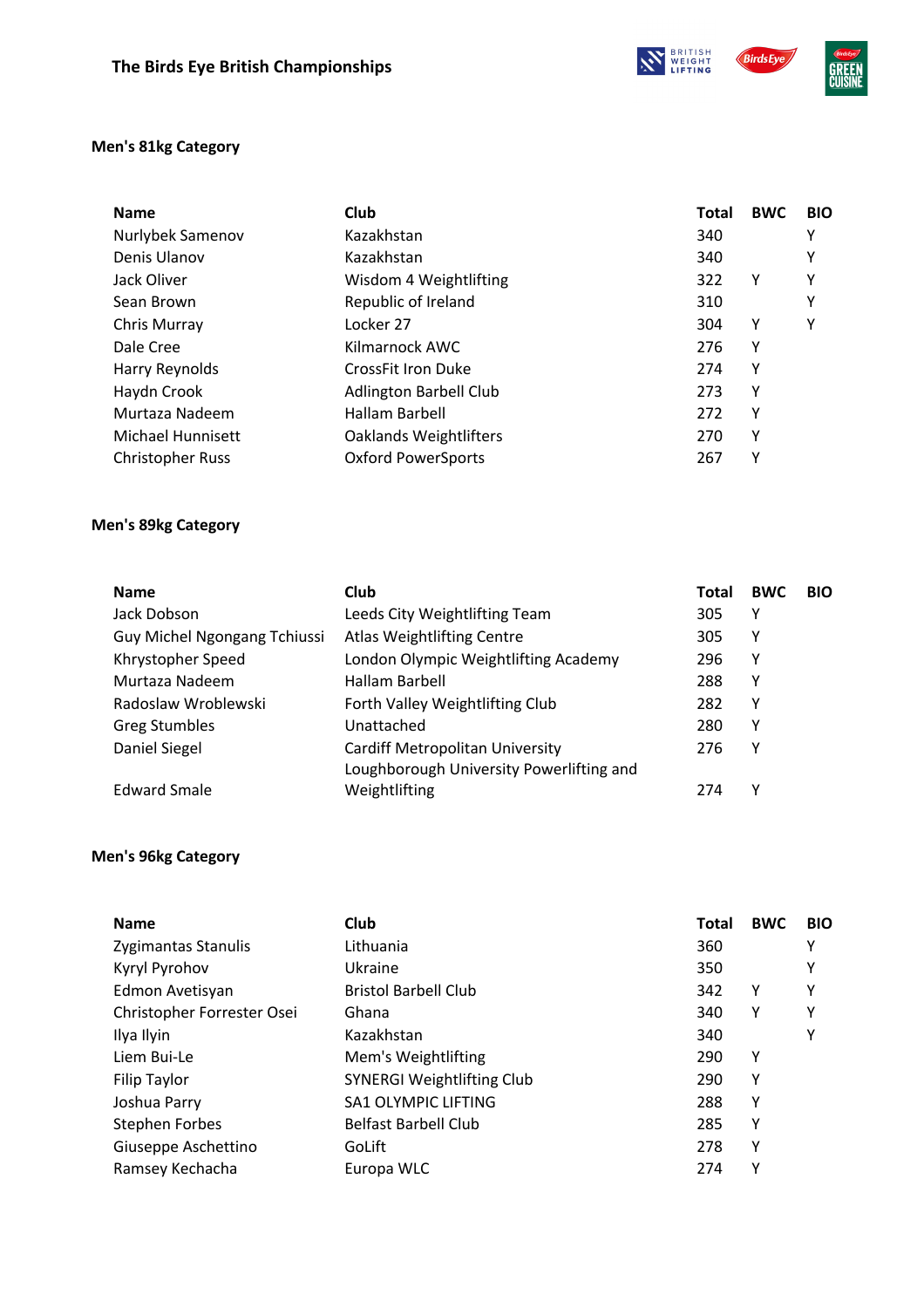**N BRITISH BirdsEye** 



#### **Men's 102kg Category**

| <b>Name</b>                | <b>Club</b>                              | Total | <b>BWC</b> | <b>BIO</b> |
|----------------------------|------------------------------------------|-------|------------|------------|
| Cyrille Fagat Tchatchet II | Middlesex University Weightlifting       | 360   | Υ          | Υ          |
| Leho Pent                  | Estonia                                  | 320   |            | Y          |
| Jiri Gasior                | Czech Republic                           | 310   |            | Y          |
| Omar Keshta                | <b>Brunel University Weightlifting</b>   | 306   | Υ          |            |
| Kristaps Valdmanis         | The Leicester Olympic Weightlifting Club | 300   | Υ          |            |
| David Harding-Prior        | London Olympic Weightlifting Academy     | 285   | Υ          |            |
| Gary Barker                | Unattached                               | 284   | Υ          |            |
| Joe Blacker                | Unattached                               | 281   | Υ          |            |
| <b>Benedict Millson</b>    | <b>Bounce Gym Weightlifting</b>          | 280   | Υ          |            |
| Simon Prentice             | Locker 27                                | 279   | Y          |            |

#### **Men's 109kg Category**

| <b>Name</b>               | Club                       | Total | <b>BWC</b> | <b>BIO</b> |
|---------------------------|----------------------------|-------|------------|------------|
| Dmytro Chumak             | Ukraine                    | 370   |            | Υ          |
| Arnas Sidiskis            | Lithuania                  | 350   |            | Υ          |
| Owen Boxall               | Europa WLC                 | 345   | Υ          | Υ          |
| Hannes Keskitalo          | Finland                    | 337   |            | Υ          |
| Jordan Sakkas             | Unattached                 | 326   | Υ          |            |
| Patrik Krywult            | Czech Republic             | 320   |            | Υ          |
| Seamus O'Conchubhair      | Republic of Ireland        | 305   |            | Υ          |
| Christopher Palser-Thorne | Unattached                 | 304   | Υ          |            |
| Callum Downie             | Team Cavanagh              | 290   | Υ          |            |
| Daniel O'Hare             | Go Lift                    | 286   | Υ          |            |
| Rhodri West               | <b>SA1 OLYMPIC LIFTING</b> | 283   | Υ          |            |

### **Men's +109kg Category**

| <b>Name</b>         | Club                          | Total    | <b>BWC</b> | <b>BIO</b> |
|---------------------|-------------------------------|----------|------------|------------|
| Mart Seim           | Estonia                       | 400      |            | Υ          |
| Kamil Kucera        | Czech Republic                | 380      |            | Υ          |
| Jiri Orsag          | Czech Republic                | 380      |            | Υ          |
| Enzo Kofi Kuworge   | <b>Netherlands</b>            | 380      |            | Υ          |
| Daniel Babatunde    | Unattached                    | 303<br>v |            |            |
| Mackenzie Middleton | <b>Adlington Barbell Club</b> | ٧<br>300 |            |            |
| Jordan Vine         | Pegasus Weightlifting         | 292<br>ν |            |            |

#### **Women's 45kg Category**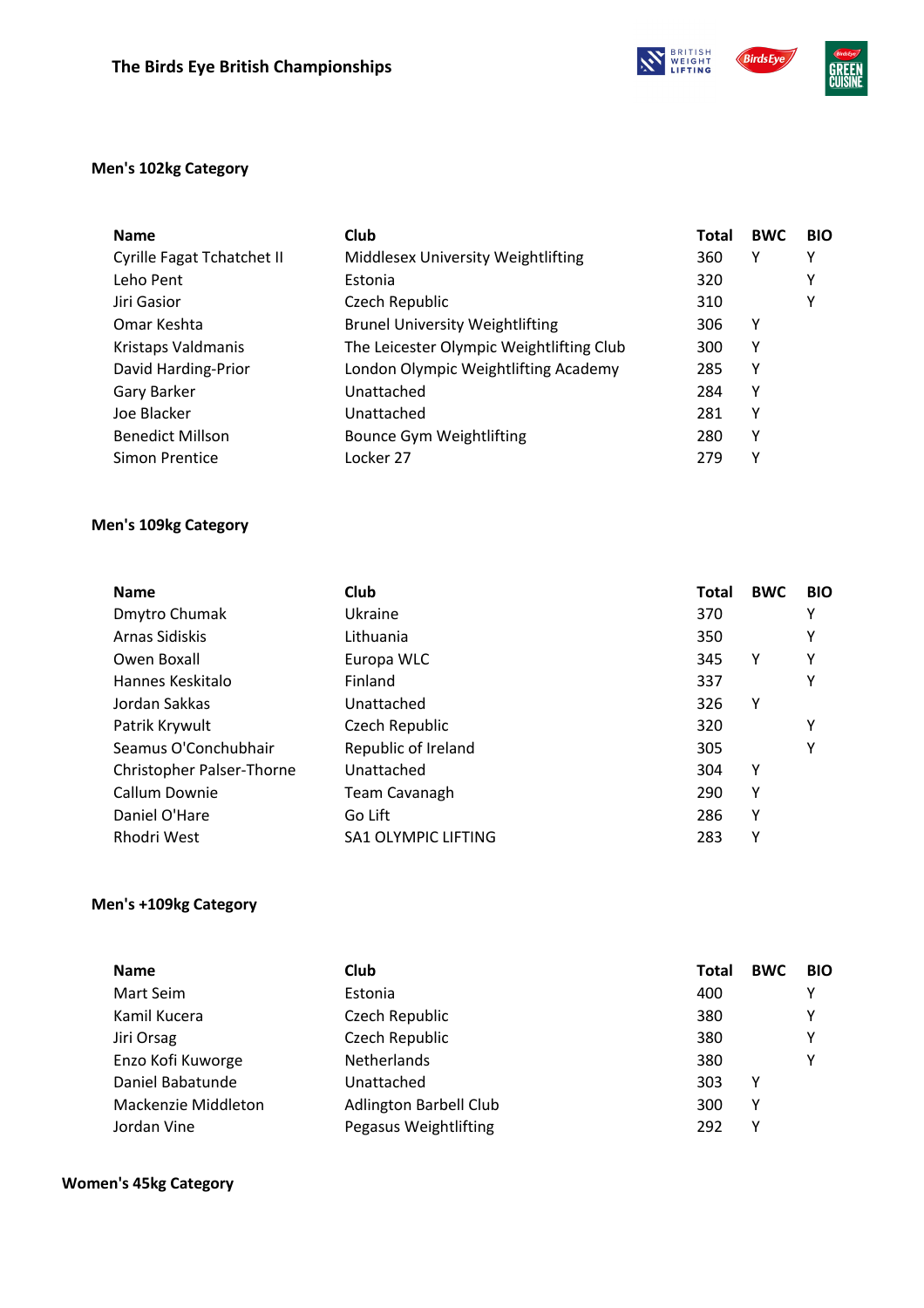



| Rank Name  | <b>Club</b> | <b>Total BWC</b> | <b>BIO</b> |
|------------|-------------|------------------|------------|
| No entries |             |                  |            |

# **Women's 49kg Category**

| <b>Name</b>      | Club.                             | <b>Total</b> | <b>BWC</b> | <b>BIO</b> |
|------------------|-----------------------------------|--------------|------------|------------|
| Rong Zhang       | China                             | 205          |            | γ          |
| Kelly-Jo Robson  | <b>Atlas Weightlifting Centre</b> | 153          | Y          | γ          |
| Noorin Gulam     | <b>BU Weightlifting</b>           | 147          | Y          |            |
| Hannah Powell    | Unattached                        | 147          | Υ          | ٧          |
| Lisa Tobias      | Unattached                        | 143          | Y          |            |
| Natalie Cashmore | Summit Strength                   | 132          | Y          |            |
| Cathy-Ann Myers  | Scarborough Weightlifting Club    | 12.          | ٧          |            |

#### **Women's 55kg Category**

| <b>Name</b>          | <b>Club</b>                              | <b>Total</b> | <b>BWC</b> | <b>BIO</b> |
|----------------------|------------------------------------------|--------------|------------|------------|
| Elena Ramona Andries | Romania                                  | 200          |            | Υ          |
| Jessica Marie Saxon  | United States of America                 | 186          |            | Υ          |
|                      | Loughborough University Powerlifting and |              |            |            |
| <b>Fraer Morrow</b>  | Weightlifting                            | 182          | γ          | Υ          |
| Sarah Orteza Hovden  |                                          |              |            |            |
| Ovsthus              | Norway                                   | 180          |            | Υ          |
| Amy Williams         | Wisdom 4 Weightlifting                   | 173          | Υ          | Υ          |
| Catrin Jones         | Unattached                               | 168          | Υ          |            |
| Jess Gordon-Brown    | <b>Brunel University Weightlifting</b>   | 163          | Υ          |            |
| Sofia Rito           | Uruguay                                  | 160          |            | Υ          |
| Aurelia Liu          | Unattached                               | 154          | Υ          |            |
| <b>Ellie Pryor</b>   | Breeze's Weightlifting Academy           | 151          | γ          |            |
| Jane Lee-Isted       | Unattached                               | 149          | Υ          |            |
|                      | Loughborough University Powerlifting and |              |            |            |
| Leonora Brajshori    | Weightlifting                            | 144          | Υ          |            |

#### **Women's 59kg Category**

| <b>Name</b>             | <b>Club</b>                            | <b>Total</b> | <b>BWC</b> | <b>BIO</b> |
|-------------------------|----------------------------------------|--------------|------------|------------|
| Sara Elizabeth McLendon | United States of America               | 200          |            | v          |
| Sol Anette Waaler       | Norway                                 | 195          |            | ٧          |
| Olivia Blatch           | Europa WLC                             | 182          |            |            |
| Hannah Philp            | Triple X Weightlifting Club            | 175          |            |            |
| Juliette Chang-Fane     | <b>Cardiff Metropolitan University</b> | 174          | Y          |            |
| Jennifer Tong           | Hallam Barbell                         | 174          |            |            |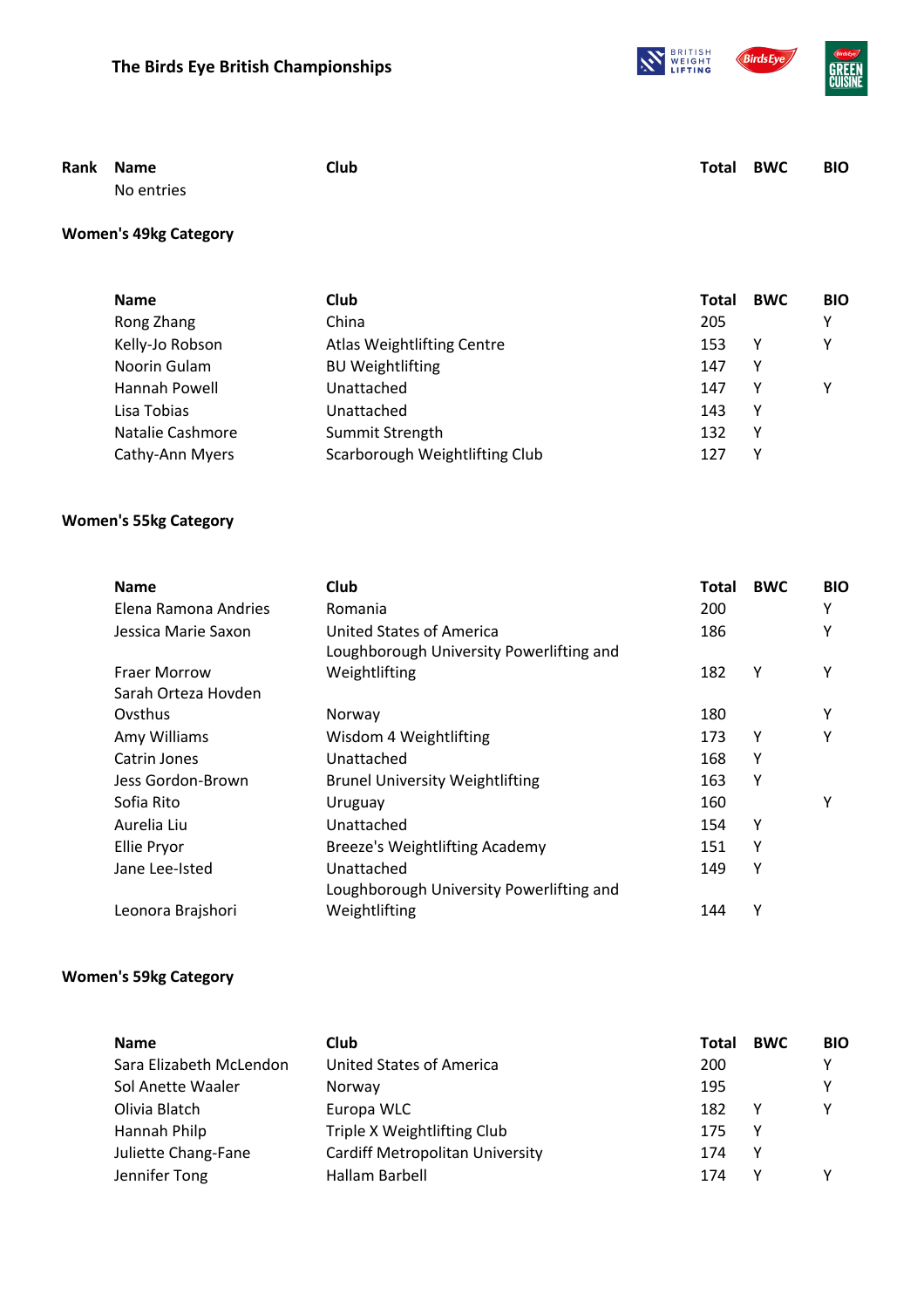# **The Birds Eye British Championships**





| Laura Hollobon           | Decennia Weightlifting                | 171 | v |   |
|--------------------------|---------------------------------------|-----|---|---|
| Amber Sheppard           | Crystal Palace Weightlifting Club     | 170 | ۷ |   |
| Nikki Hamilton           | Kilwinning Olympic Weightlifting Club | 168 | v |   |
| <b>Rosemary McDonald</b> | <b>Cube Weightlifting Academy</b>     | 158 | v |   |
| Scheila Meister          | Switzerland                           | 155 |   | ν |

#### **Women's 64kg Category**

| <b>Name</b>             | Club                                              | <b>Total</b> | <b>BWC</b> | <b>BIO</b> |
|-------------------------|---------------------------------------------------|--------------|------------|------------|
| <b>Ting Huang</b>       | China                                             | 230          |            | Υ          |
| Zoe Smith               | Europa WLC                                        | 224          | Υ          | Υ          |
| Sarah Davies            | Europa WLC                                        | 223          | Υ          | Υ          |
| <b>Kristin Pope</b>     | United States of America                          | 199          |            | Υ          |
| Marianne Saarhelo       | Finland                                           | 191          |            | Υ          |
| Jade Hill               | Locker 27                                         | 184          | Υ          |            |
| <b>Mona Pretorius</b>   | South Africa                                      | 175          |            | Υ          |
| Hadeel Al Sedi          | Iraq                                              | 170          |            | Υ          |
| Sonja Hartio            | Northumbria University Olympic Weightlifting Club | 166          | Υ          |            |
| Jodey Hughes            | CrossFit East Kilbride                            | 166          | Υ          |            |
| <b>Chloe Briggs</b>     | <b>SA1 OLYMPIC LIFTING</b>                        | 162          | Υ          |            |
| Neza Ribaric            | Unattached                                        | 159          | γ          |            |
| <b>Madeleine Harris</b> | Aylesbury Weightlifting Club                      | 158          | Υ          |            |

#### **Women's 71kg Category**

**NQT:** 162kg

| <b>Name</b>          | Club                              | <b>Total</b> | <b>BWC</b> | <b>BIO</b> |
|----------------------|-----------------------------------|--------------|------------|------------|
| Loredana Elena Toma  | Romania                           | 240          |            | Υ          |
| Sally Bennett        | Unattached                        | 193          | Υ          | Y          |
| Faye Pittman         | <b>SYNERGI Weightlifting Club</b> | 187          | Υ          |            |
| Lauren Burley        | Unattached                        | 179          | Υ          |            |
| Gintare Brazaite     | Lithuania                         | 177          |            | Υ          |
| Enlli Jones          | Unattached                        | 176          | Y          |            |
| <b>Holly Knowles</b> | Unattached                        | 176          | Υ          |            |
| Kelly Charniga       | <b>Crystal Palace</b>             | 176          | Υ          |            |
| Katey Byrd           | Locker 27                         | 175          | Υ          |            |
| Deborah Alawode      | Stars for the Future              | 173          | γ          |            |

## **Women's 76kg Category NQT:** 165kg

| <b>Name</b>  | Club       | Total | <b>BWC</b> | <b>BIO</b> |
|--------------|------------|-------|------------|------------|
| Yue Kang     | China      | 250   |            |            |
| Xiaogiong Su | China      | 250   |            |            |
| Tayla Howe   | Unattached | 208   | ٧          |            |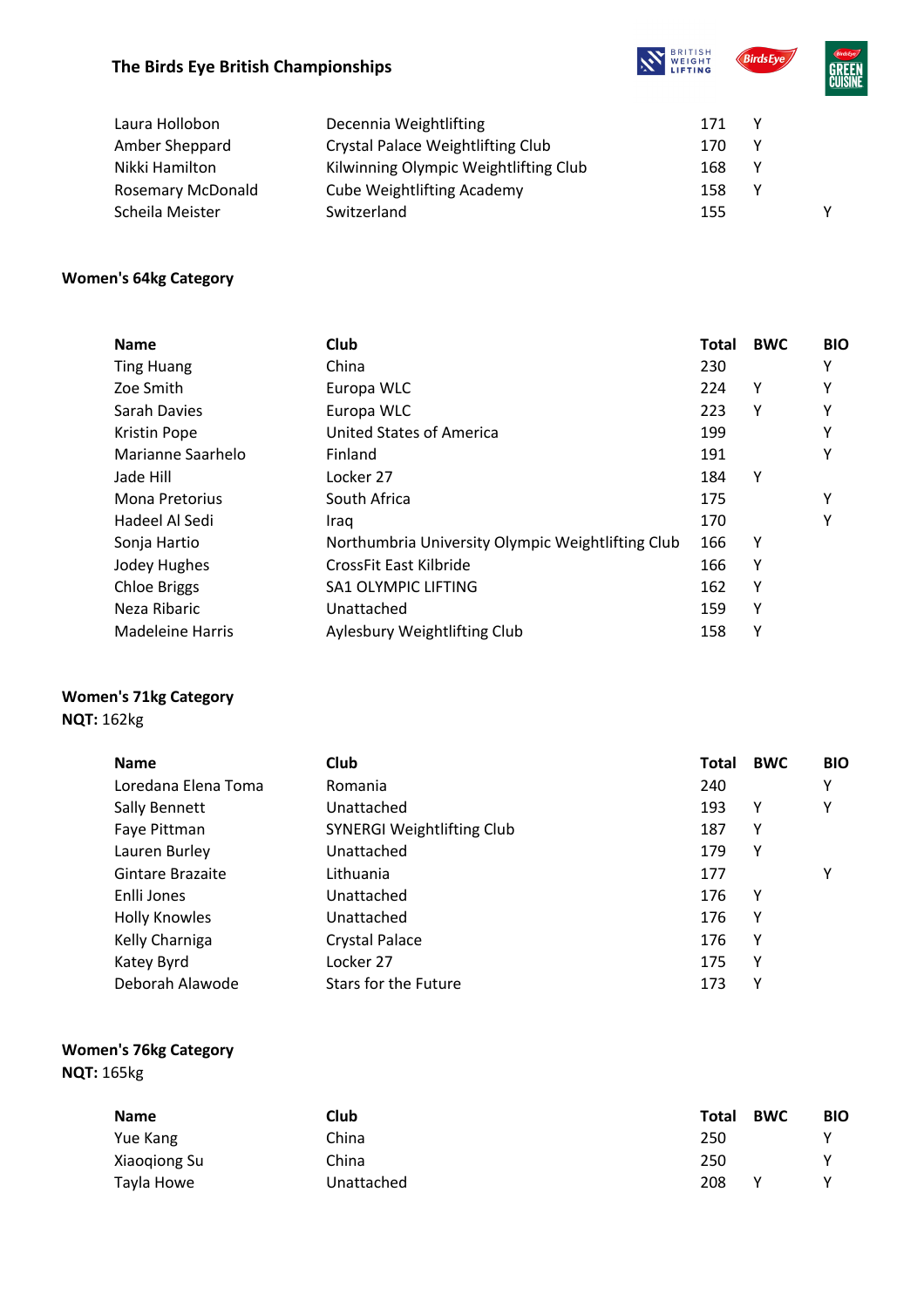# **The Birds Eye British Championships**





| <b>United States of America</b>      | 207 |   | Υ |
|--------------------------------------|-----|---|---|
| Switzerland                          | 205 |   | Υ |
| Czech Republic                       | 190 |   | Υ |
| <b>Oaklands Weightliters</b>         | 178 | γ |   |
| Crystal Palace Weightlifting Club    | 177 | Υ |   |
| Locker 27                            | 173 | γ |   |
| <b>Essex Weightlifting Club</b>      | 171 | γ |   |
| London Olympic Weightlifting Academy | 169 | Υ |   |
| Complete Performance                 | 168 | γ |   |
| <b>Essex Weightlifting Club</b>      | 165 | Y |   |
|                                      |     |   |   |

# **Women's 81kg Category**

# **NQT:** 170kg

| <b>Name</b>                | <b>Club</b>                          | Total | <b>BWC</b> | <b>BIO</b> |
|----------------------------|--------------------------------------|-------|------------|------------|
| Briana Sfamurri            | United State of America              | 215   |            | ۷          |
| Phoebe Hoi-Kay Ng          | United State of America              | 204   |            | Υ          |
| Michaela Sklenickova       | Czech Republic                       | 190   |            | v          |
| Rayen Cupid                | Saint Vincent & the Grenadines       | 187   | Υ          | γ          |
| Charlotte Weatherall-Smith | <b>Atlas Weightlifting Centre</b>    | 178   | Υ          |            |
| Melanie Chlond             | Sportesse PT Lifters                 | 177   | γ          |            |
| Ellis Brotherton           | NW1 Strength                         | 170   | Υ          |            |
| Chloe Whylie               | London Olympic Weightlifting Academy | 170   | Υ          |            |
| Lauren Miller              | Unattached                           | 170   | Υ          |            |
| Amy Johnson                | <b>CrossFit Southampton</b>          | 170   | ٧          |            |

#### **Women's 87kg Category NQT:** 175kg

| <b>Name</b>         | <b>Club</b>                          | <b>BWC</b><br>Total | <b>BIO</b> |
|---------------------|--------------------------------------|---------------------|------------|
| Hui Ao              | China                                | 260                 |            |
| Weipeng Jia         | China                                | 250                 |            |
| Juliana Rose Riotto | <b>United States of America</b>      | 234                 |            |
| Anna Venbellinghen  | <b>Belgium</b>                       | 225                 | v          |
| Jessica Silva       | London Olympic Weightlifting Academy | 180<br>v            |            |

#### **Women's +87kg Category NQT:** 181kg

| <b>Name</b>           | Club                       | Total | <b>BWC</b> | <b>BIO</b> |
|-----------------------|----------------------------|-------|------------|------------|
| <b>Emily Campbell</b> | Atlas Weightlifting Centre | 260   |            |            |
| Mercy Brown           | <b>TSN Strength</b>        | 226   |            |            |
| Xiaoman Zhou          | China                      | 215   |            | v          |
| Indre Didzklaptye     | Lithuania                  | 200   |            | v          |
| Tereza Kralova        | Czech Republic             | 181   |            | v          |
| Claire McLarnon       | Asylum Weightlifting Club  | 181   |            |            |